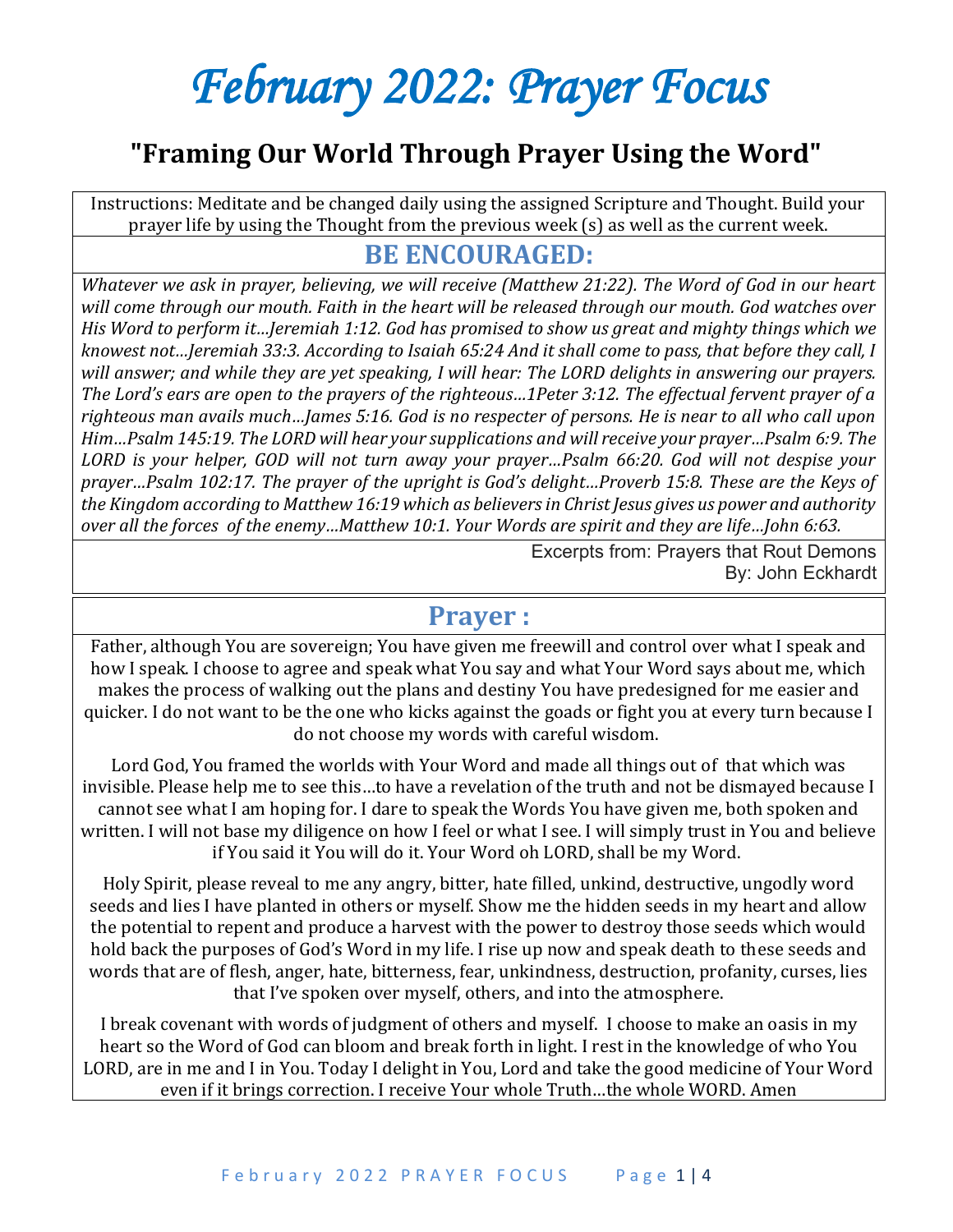### **28 Days Daily Declarations:**

*Please read Saturday and Sunday days together*

**February 1, 2022** Psalm 23:6 -Surely goodness and mercy shall follow me all the days of my life; and I will dwell in the house of the LORD forever. Today, I declare the goodness of God in my life.

**February 2, 2022** I am created in the image of God, and I praise Him. I am fearfully and wonderfully made. I love myself as God loves me.

**February 3, 2022** James 5:16b-18 I am a born-again son/daughter of the living God, recreated to be the very righteousness of God in Christ Jesus. My prayers are fervent, relentless, heartfelt, powerful and effective. It is through my prayers of faith that God makes His tremendous power available in the earth. I think of Elijah as a role model for my faith. I do not idolize him but realize that he was just a man. If Elijah, being just a man, could do such great and might exploits, with the spiritual gifts and faith given to him, I can do such things as well; for God is no respecter of persons and will hear my prayers just as He heard Elijah's prayers.

**February 4, 2022** I declare that my body is the temple of the Holy Spirit. Because God's Spirit lives in me. I have infinite wisdom available to me.

*February 5, 2022 Today, I use Godly wisdom to love and care for myself. If I am to live according to God's purpose, my mind; body; and spirit must be strong and healthy. I declare it is so.*

*February 6, 2022 God can do exceedingly, abundantly, above all that I can ask or think according to the power that works in me. I invite Him to demonstrate His power in my life today.*

**February 7, 2022** I can do all things through Christ who strengthens me. The LORD gives me and abundance of strength and power for daily living and blesses me with His peace and security.

**February 8, 2022** I meditate on those things that are noble, just, pure, lovely, of good report, virtuous and praiseworthy.

**February 9, 2022** I will never be put to shame for trusting in the LORD. He shows me His ways and teaches me HIS paths so that I have a full understanding of His will for my life. He guides me in His truth and reveals to Mae all that I need to know to reign as a king in this life. My hope is in Him every second, of every minute, of every hour, of every day.

**February 10, 2022** God is my refuge and the power that sustains me. He is my ever-present help in time of need. Therefore, I refuse to be afraid. Even if the earth gives way and the mountains fall into the middle of the ocean, or if the seas swell and roar, causing the mountains to crumble to the ground, I will not be moved by fear or find cause to be terrified.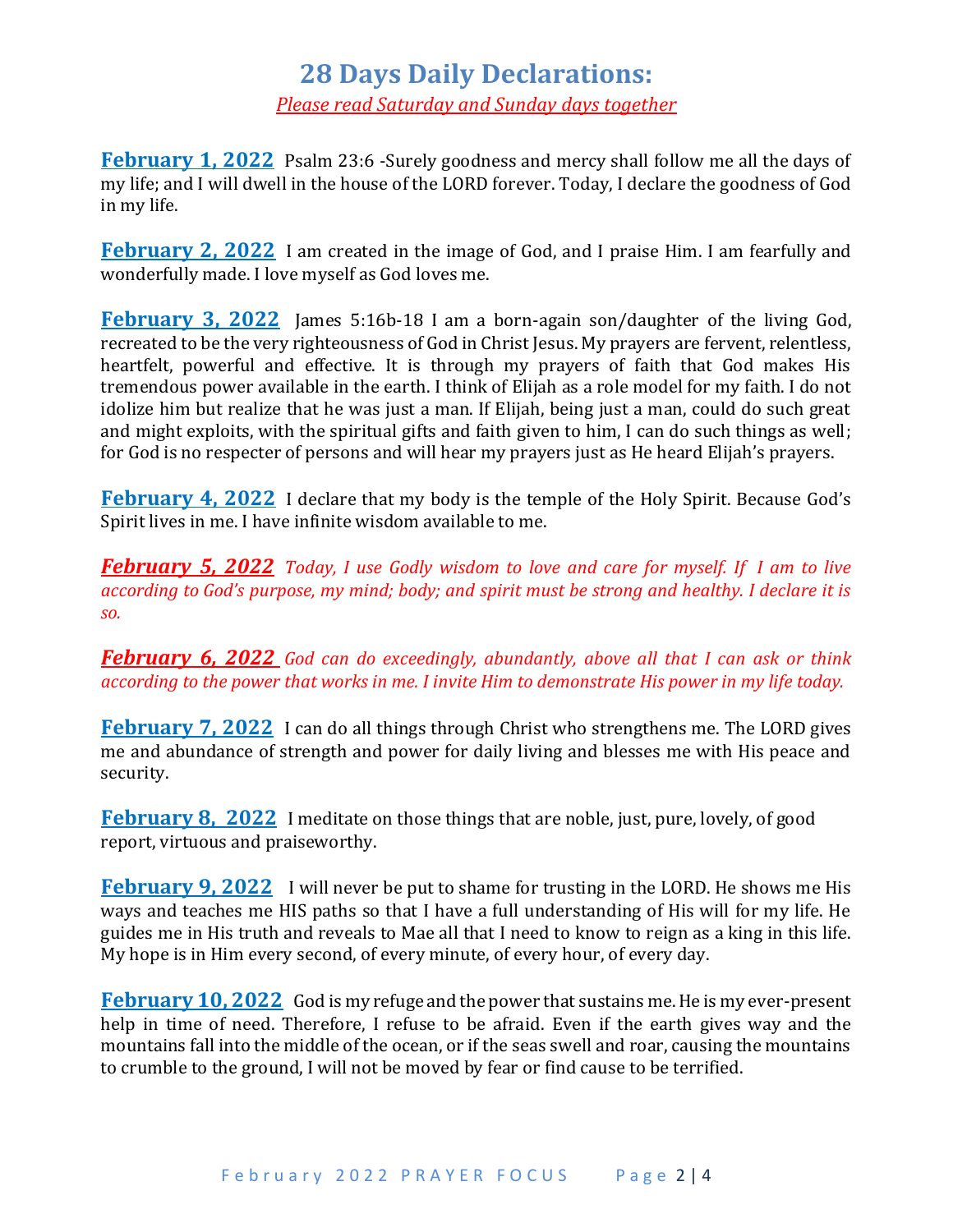**February 11, 2022** I honor the LORD with my offerings of praise in sincere gratitude for all that He has done for me. I order my conduct aright so that He may be glorified through my life. By these, I prepare the way for Him to display even more of His delivering power both in and through me.

*February 12, 2022 I give my offerings with thanksgiving and fulfill all of my vows faithfully. By this, I bring honor to my Father and have the certainty that He will deliver me in the day of trouble.*

*February 13, 2022 I cast all of my cares and anxieties upon the Lord, and He faithfully supports me. He will never allow me to be overcome by my enemies or be shaken to the point of despair. In Him, I rest secure for all of eternity.*

**February 14, 2022** GOD's favor rest upon me. Everything that I set my hands to do prospers. He firmly establishes all of the work of my hands.

**February 15, 2022** It is written: "God resists the proud but gives grace to the humble." Therefore, I clothe myself with humility towards my brothers and sisters in Christ. I humble myself under God's mighty hand, knowing that He will exalt me in His perfect timing. I cast all of my fears, worries and anxieties upon Him, for He cares for me deeply and will not allow me to be overcome by troubles and sorrow. 1Peter 5:5b-7

**February 16, 2022** I will obey the one appointed in authority over me. I will do all that is asked of me, not only when they are present, or just to win their favor, but with sincerity of heart and reverence for the Lord. Whatever I am asked to do, I will work at with all of my heart, as if I am working for the LORD and not for an employer. I know that the Lord is always watching over me carefully and He longs to grant me a specific inheritance as a reward for honoring Him in the sight of those whom I work for. Therefore, in all of my work, I will remember that it is JESUS Himself that I am serving. Colossians 3:22-24

**February 17, 2022** I am devoted to prayer, ever watchful and ever thankful. I regularly pray for my Pastors, Ministers and Elders, that a door may be opened for God's message so that they may proclaim the mystery of Christ in all boldness. I pray that they may proclaim it clearly and with simplicity, as they should.

**February 18, 2022** I trust in the Lord with all my heart and do not lean on my own understanding. I declare today that in all my ways, as I acknowledge Him, He directs my path.

*February 19, 2022 I hope in God, and I will praise Him for He is my God. I am strong and courageous because the Lord my God is with me wherever I go.*

*February 20, 2022 I hold fast to the Word of God. It stands firm in the heavens and is faithful to all generations.*

**February 21, 2022** The LORD has set me free from the chains of oppression. He has given me all that I need. He has healed my eyes and lifted my head; I am His own special child, and He loves me with all of His Heart.